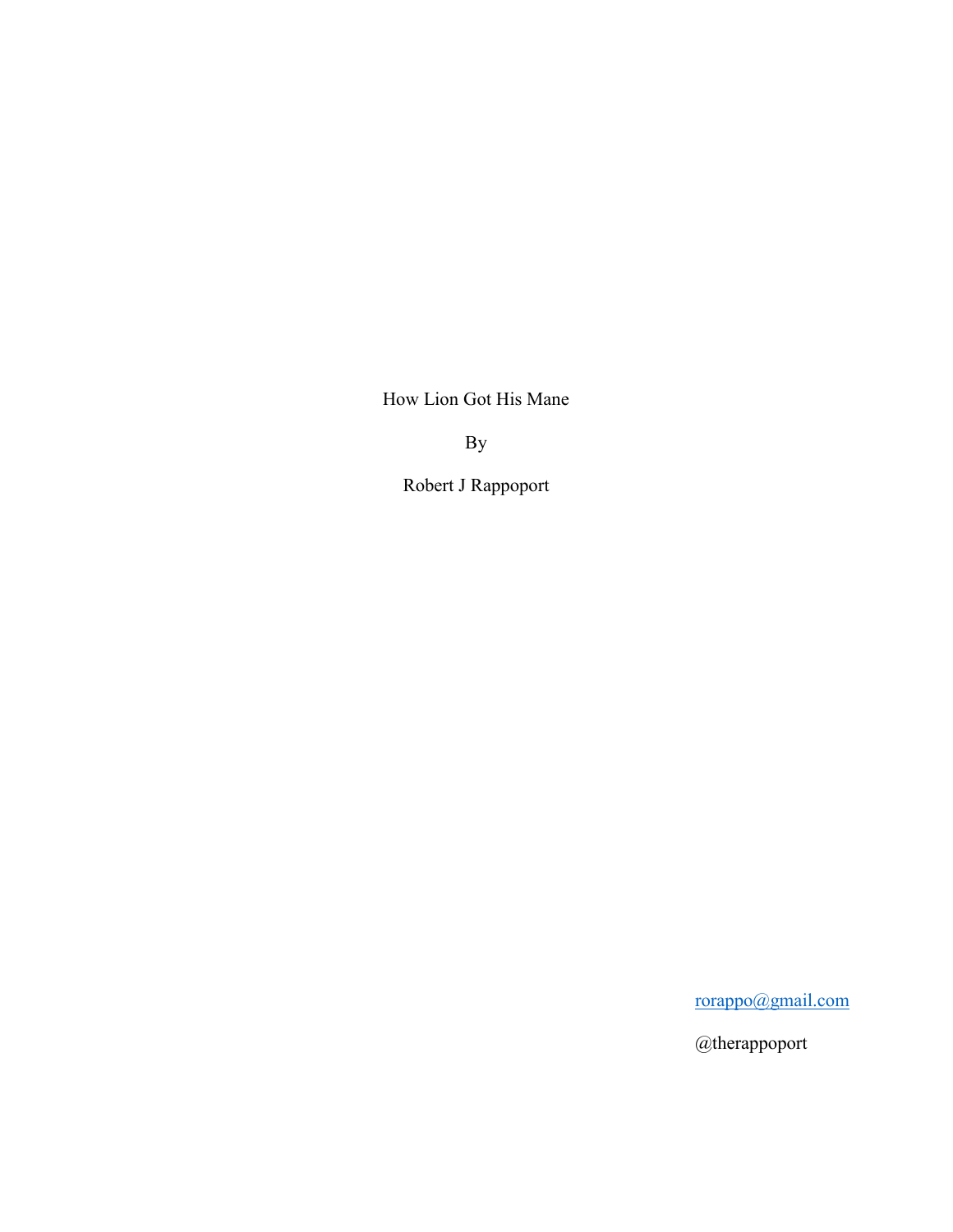Now Old Man Nancy was sitting on the subway bench waiting for the A train, and he was bored. He try everything to entertain himself but nothing work. The city was loud and crowded and nobody had time to listen to Old Man Nancy's stories no more. The world was loud and crowded and everybody was listening on their iPhones and didn't like to talk to no body no more. So Anansi was bored and cold and hungry. So he shiver and pull his gloves tight and wait for the A Train.

Then he see something though, long long ways away on the end of the platform he see Br'er Lion looking just as bored and just as hungry as Nancy was. Long time ago Nancy and all his friends decide that stories and rum were more filling than any hamburger could be, so they make stories their bread and butter. Now though, nobody want to listen to stories and so everybody hungry.

Old Man Nancy see that Br'er Lion still got on his fine fur coat and Anansi think that he might be warm if he had that coat.

So Anansi start spinning himself a coat of his own, made of sticky fine spider silk and he wrap it round him like the finest robes a man could buy. And he strut on over to Br'er Lion like he the king of all New York and say "Oh! Br'er Lion I didn't see you there, how you getting on these days you mangy cat?"

"Bout as fine as you, you old spider!" Br'er Lion say, looking at Anansi coat with a jealous eye. "Where you get such a coat in such a time as this?"

"Oh this?" Anansi say, grabbing at the coat and smoothing it like it was Hugo Boss, "It special made, Mr. Lion, special made for Anansi, and don't you go trying to trick me out of it." Anansi start to shiver and sit next to Br'er Lion and say "Man, but it's chilly here! This coat ain't nothing against the wind up here. Eh, Br'er Lion, you're big and fat and I'm small and hungry, loan an Old Man your coat for a little while."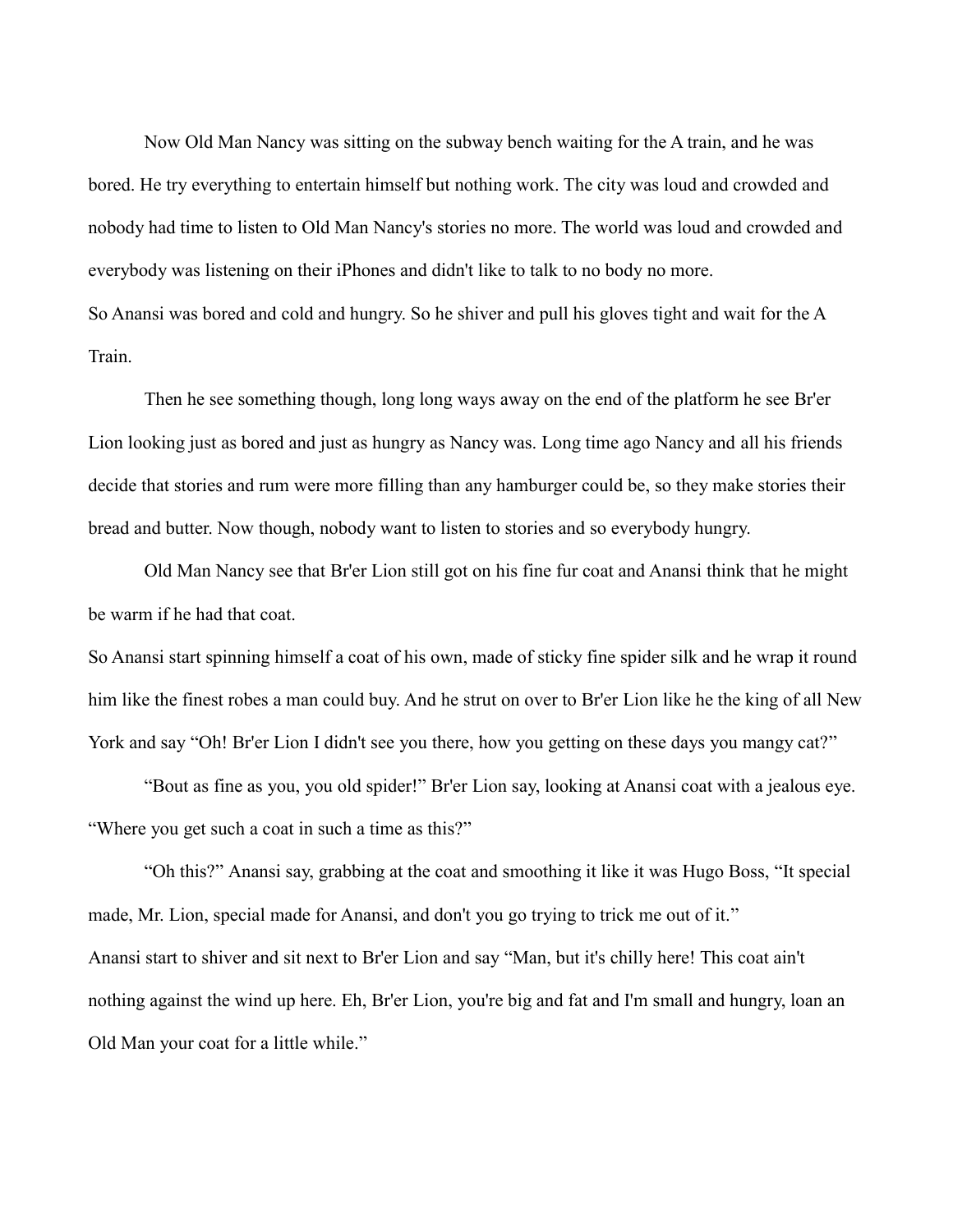But Br'er Lion knew Anansi well, and say "Oh no, you tricky spider! You just tryin' to steal my coat."

Now, Old Man Nancy been at this game for a while now, and he knew all the tricks in the world, and so he shiver even harder and make his breath cloudy and rise up to the ceiling.

To anyone else, Old Man Nancy was a tiny Old Man that was freezing to death while this fat man watched him. People gather round and start berating Br'er Lion, say "How dare you!" and "No respect for the elderly!" and "You old fat cat gonna get what's coming to you."

And Br'er Lion love attention, he love having folks talk about him and giving him love. But if there's one thing Br'er Lion hates, it's people calling him disrespectful, for Br'er Lion's the proudest of all the people in the world. So he take off his coat and give it to Anansi, who brighten right up and offer Br'er Lion some rum as thanks.

Br'er Lion take it and think that Old Man Nancy not such a badman after all, and Nancy sit all warm and toasty until the A train come. Br'er Lion and Compe Anansi be drinking their rum and having a grand time, but every time Lion drink the rum, he get real warm then real real cold. So he drink more and get warmer, but then get cold cold down to his bones. Now Br'er Lion, he start to shiver now that his coat is gone, and he think to ask Old Man Nancy for his coat back, but the people still watch him, saying that he selfish and disrespectful. So Br'er Lion wait long long long time for the A Train to get there, and when it does, he say to Anansi with his teeth a-chattering: "Now, Anansi, give me back my coat and let me go on with my day." He pull on his coat to take it off Anansi, but find that the coat won't move. "What you do now Anansi?!" Br'er Lion roar, and Anansi moan and cry and suck on his teeth and say:

"Oh, Br'er Lion! My coat! It's stuck to me and stuck to your fine furs! Oh help me get it off, pull here on the collar!" So Br'er Lion pull hard on the collar as the train doors open, and then Anansi smile